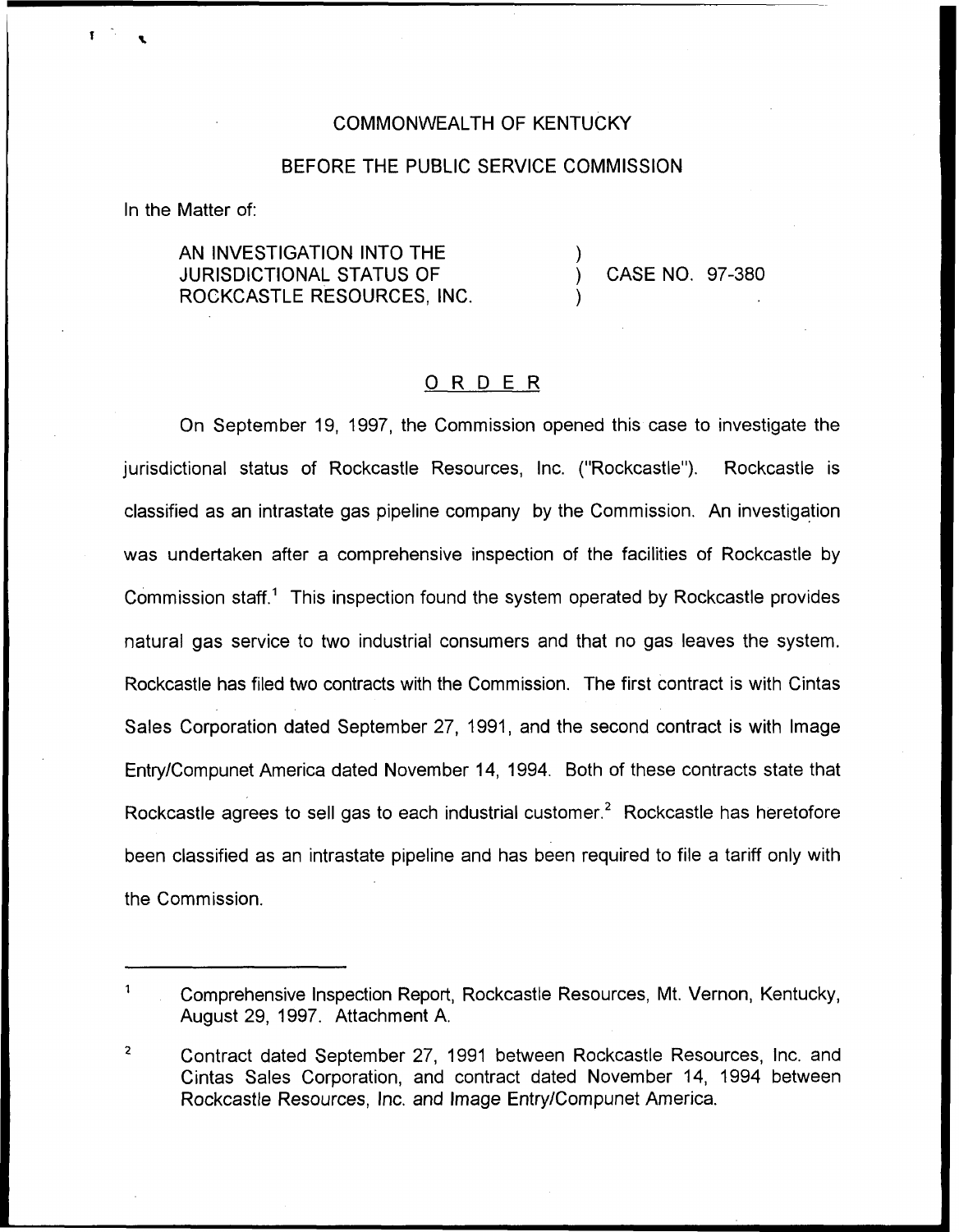However, in Administrative Case No. 297 the Commission:

"reiterates that the sale of gas to the public, that is, one or more end-users, supersedes other business activities and subjects a utility to full rate-base and facilities regulation."

The type of configuration of the system and the sale of gas to an end-user as

found herein could classify Rockcastle as a gas distribution company.

KRS 278.504(3) defines such a utility:

"Local distribution company" means any utility or any other person, ... engaged in transportation or local distribution of natural gas and the sale of natural gas for ultimate consumption . . . .

However, the findings contained in this Order make it unnecessary to determine the status of Rockcastle at this time. The Commission finds that Rockcastle is not presently furnishing or conveying gas to the public. The response of Rockcastle indicates that such condition may or may not be temporary. Therefore, any determination of the jurisdictional status of Rockcastle should be held in abeyance until such time as Rockcastle complies with the notice requirements for resuming operations of its system.

During the same inspection it was found that the gas in Rockcastle's system contained 40 parts per million of hydrogen sulfide, which is a probable violation of 807 KAR 5;022, Section 15. That section permits no more than a trace of hydrogen sulfide in gas. On December 22, 1997, a hearing was held in response to an Order issued by the Commission, directing Rockcastle to show cause why it should not be assessed penalties under KRS 187.992 for supplying gas with more than a trace of hydrogen sulfide.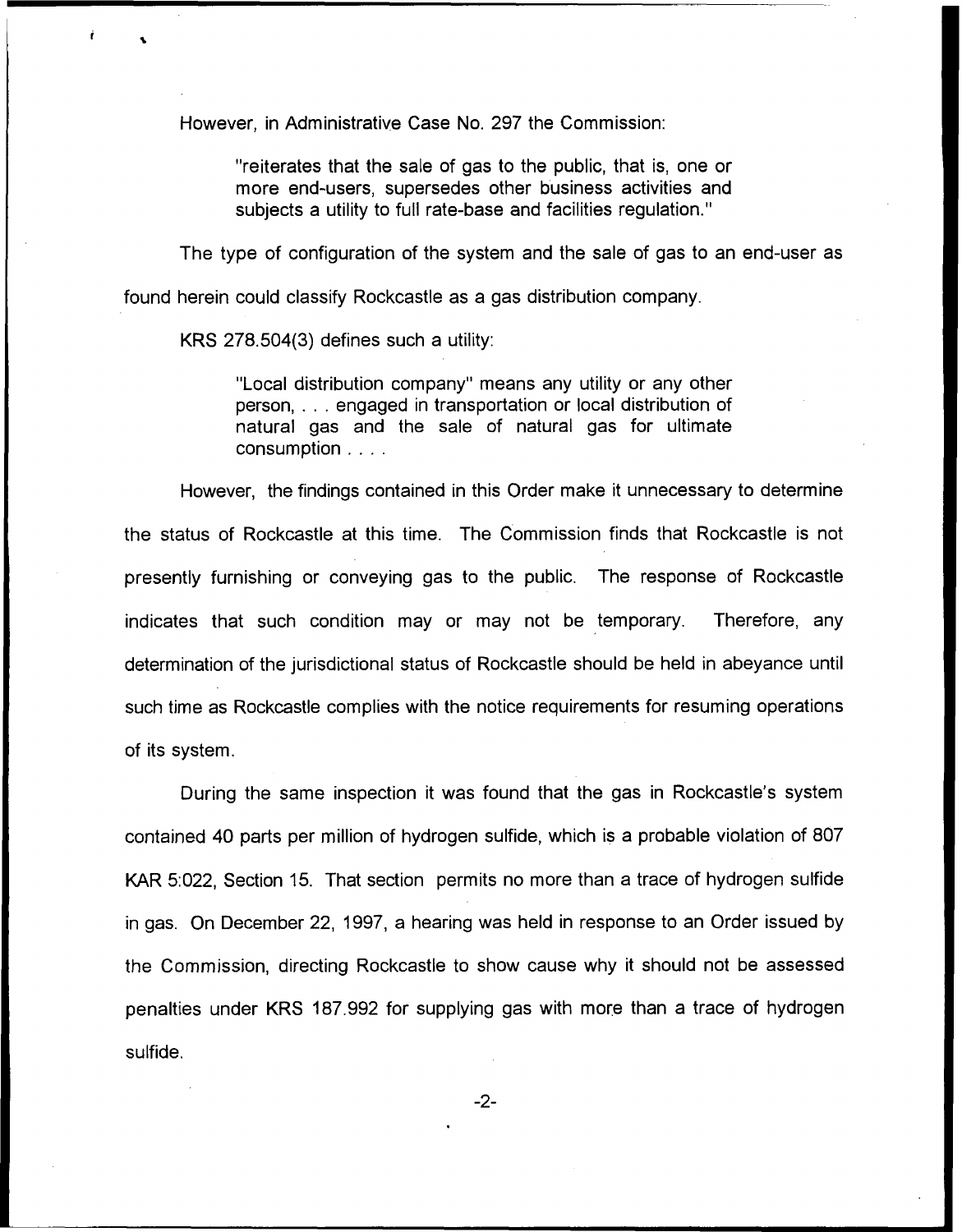Based upon the evidence presented at the hearing, the Commission issued an Order finding Rockcastle in violation of 807 KAR 5:022, Section 15(1), by supplying gas to a consumer with more than a trace of hydrogen sulfide in its gas. The Commission imposed a  $$500,000$  penalty for the violation.<sup>3</sup> The Commission also provided in that Order that the penalty imposed could be suspended if Rockcastle took certain actions, one of which was to submit a plan to the Commission whereby it would cease to supply gas from the Levisay well which was producing the gas containing hydrogen sulfide. On February 5, 1998, Rockcastle filed a response in which it stated that Rockcastle had ceased supplying gas from the Levisay well on December 29, 1997, and that Rockcastle is not presently supplying gas to customers and has no intention to do so until the problem with high reading of hydrogen sulfide is within limits.<sup>4</sup> The Commission finds that the response of Rockcastle is sufficient to suspend the \$500,000 penalty as set out in its Order of January 16, 1998. Since it has been determined that the Rockcastle system is supplied from the Levisay well, and since no customers are being served from this well at this time, the Rockcastle system is effectively inoperative.

The inspection also resulted in findings of several deficiencies which are violations of Commission regulations, but these issues are not now before the Commission.

The Commission finds that the operations of Rockcastle have been improper and unsafe. As a result, the Commission is required by statute to determine safe and adequate practices and methods for a utility to employ in supplying any commodity to

<sup>3</sup> Commission Order dated January 16, 1998.

Letter dated January 20, 1998 from Rockcastle Resources, Inc.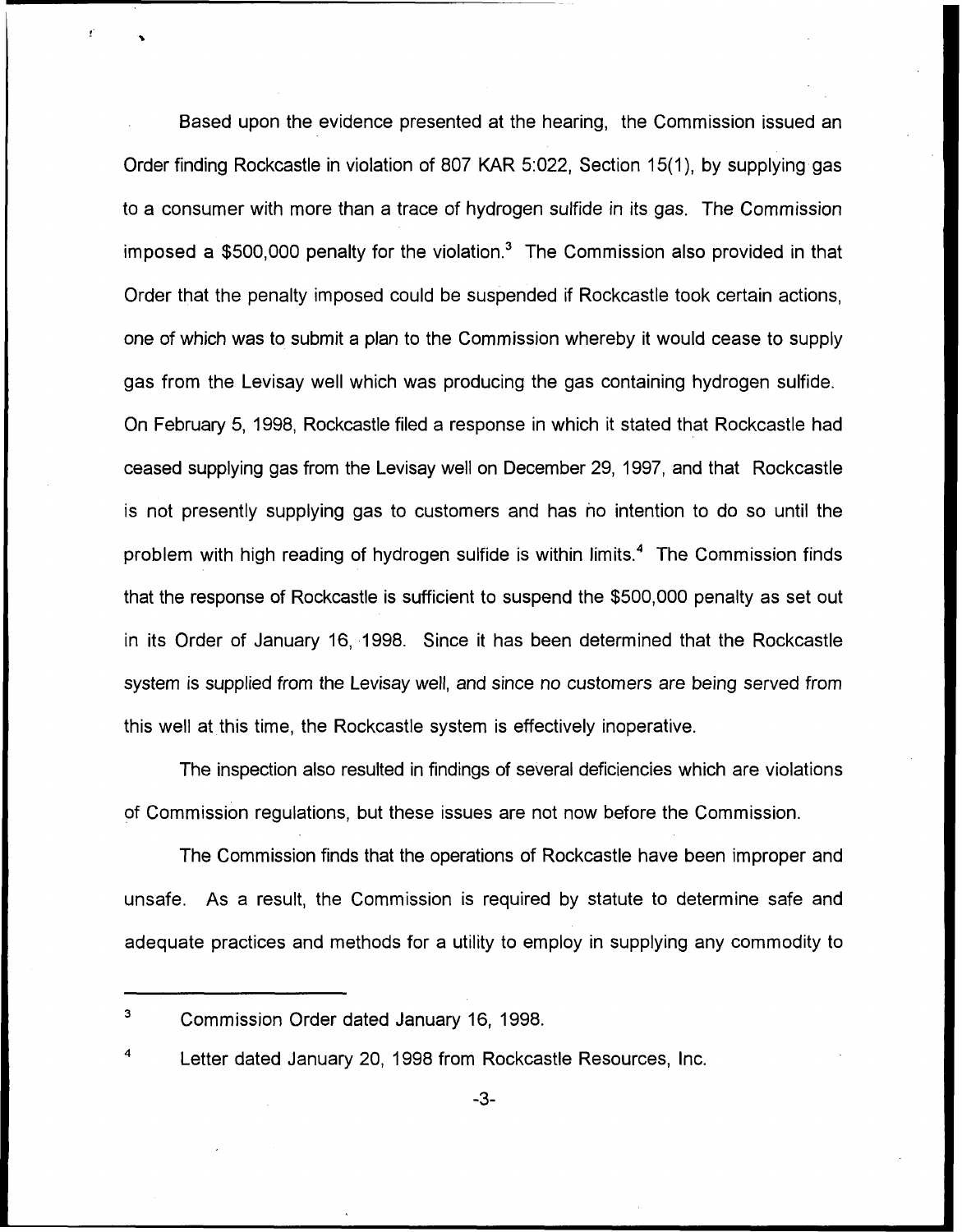the public. KRS 278.280(1}. The Commission also has the authority to suspend or revoke a certificate of a utility to operate. KRS 278.390.

The Commission being sufficiently advised, IT IS HEREBY ORDERED that:

1. The determination of the jurisdictional status of Rockcastle shall be held in abeyance until further Orders of the Commission.

2. The civil penalty imposed by this Commission in the amount of \$500,000 is suspended.

3. Prior to Rockcastle supplying gas from the Levisay well, or any other well. in the Knox formation to any end-user or consumer, it shall give the Commission 30 days' written notice and said notice shall include a copy of laboratory test results of a sample of gas taken from any such well.

4. Prior to Rockcastle supplying gas from the Levisay well, or any other well in the Knox formation to any end-user or consumer, it shall give the Commission 30 days' written notice of a method of testing for, and a test schedule, which shall provide for daily testing, excluding Sundays and holidays, of hydrogen sulfide. The results of said tests shall be reported in writing to the Commission on a weekly basis, and said written results shall be retained by Rockcastle for at least six months.

5. Until such time as Rockcastle shall notify the Commission of its intent to resume operations as required in this Order, Rockcastle's certificate of convenience and necessity to operate is suspended.

 $-4-$